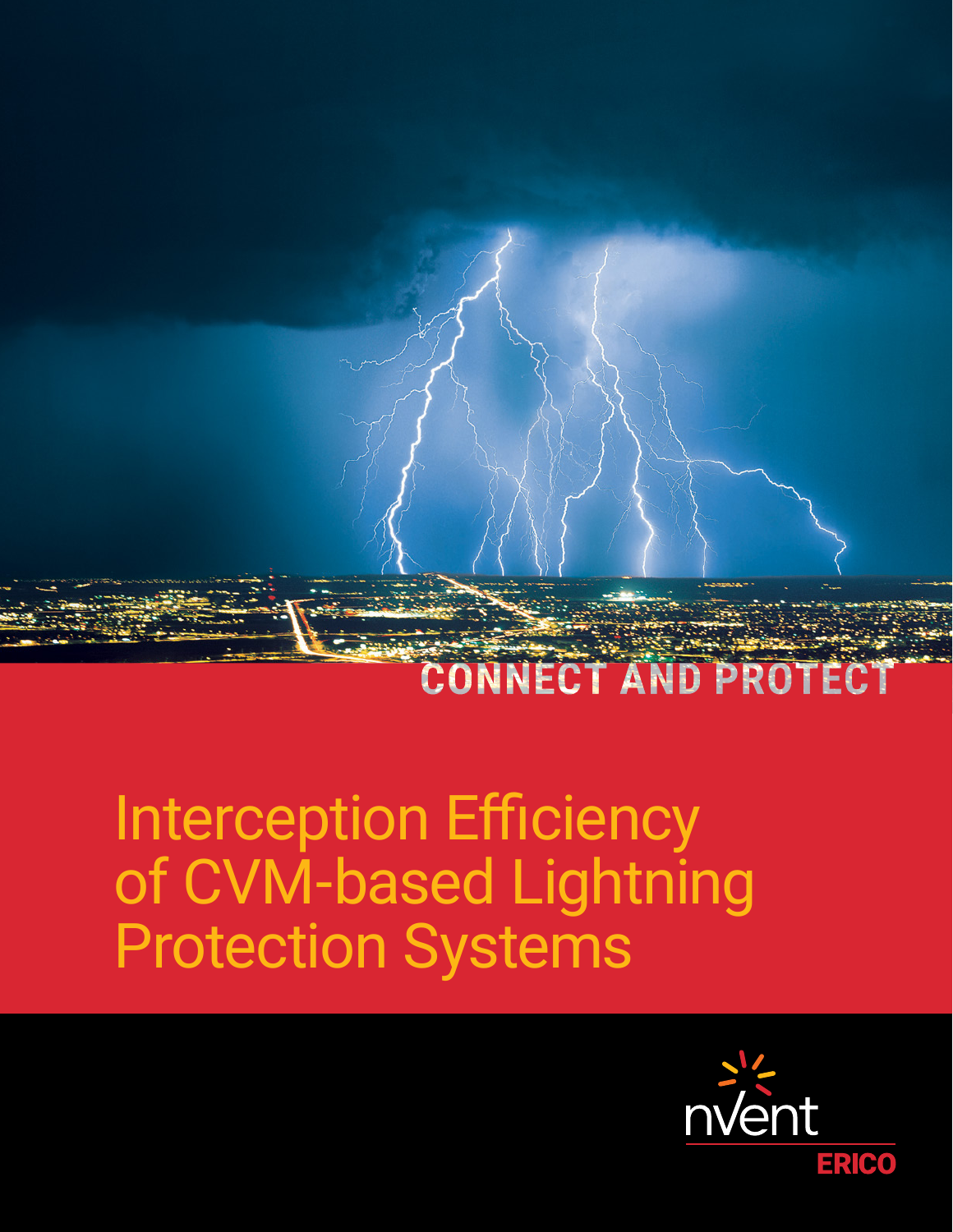# INTERCEPTION EFFICIENCY OF CVM-BASED LIGHTNING PROTECTION SYSTEMS

# **OVERVIEW**

A lightning protection system is just that—a system, or complex arrangement of physical components and calculated strategy. It comes as no surprise then, that research has shown air terminal placement to be an essential part of an efficient and effective lightning protection system. To successfully protect a building and its occupants from lightning strikes, electrical engineers must take a holistic approach, and evaluate the method for air terminal placement as critically as the products themselves.

An unprecedented field-validation study of the Collection Volume Method (CVM) for lightning protection system sheds powerful new insights on optimum air terminal placement and the validity of the CVM's claimed interception efficiency levels. "Interception efficiency of CVM-based lightning protection systems for buildings and the fractional Poisson model," published in December 2015 by Harold S. Haller and Wojbor A. Woyczynski, examines the level of interception efficiency claimed by the CVM.

The study took a two-pronged approach to validate the efficiency of a CVM-based lightning protection system:

- 1. Statistical Analysis of Field Data: Comparison of count data from installed Lightning Event Counter (LEC) devices to the number of events predicted by the CVM.
- 2. Theoretical Modeling: Explores (and confirms) the validity of the underlying theory used in the CVM, by comparing the data with theory using extensions and enhancements to theoretical models.

This study is the only one of its kind, as it demonstrated that the CVM meets its claimed interception efficiencies. In the following pages, we outline the parameters of the study, and explore its implications for facility lightning protection.

# **COLLECTION VOLUME METHOD**

Air terminals, or lightning rods, can be placed on a structure according to various models currently used in the lightning protection field. The most common is the Rolling Sphere Method (RSM), which is based on the simple Electro Geometric Model (EGM) for striking distance. The simple EGM does not account for the physical ba-

sis of the upward leader inception process, or the importance of the structure height or geometry of objects on the structure.

Instead, the RSM uses a fixed striking distance, typically 45 meters, regardless of structure height or width. This means that a 5-meter structure is given the same capture area and strike probability as a 100-meter communications tower.

In contrast, the Collection Volume Method (CVM) determines the ideal placement of a lightning protection system. It is based on the Eriksson's Attractive Radius (Ra) Model, which uses lightning current to calculate the radius of protection provided by a lightning protection system.

The CVM considers the building's features, evaluating the physical criteria of air breakdown and the electric field intensification created by different points on a structure. It then uses this information to provide the optimum lightning protection system for that specific structure. The result is the most efficient air terminal placement for a selected interception efficiency level.

# **PART I: FIELD DATA COLLECTION**

To test the validity of CVM-based lightning protection systems, the authors analyzed data from a multi-year study to collect lightning event field data. A study of 33 buildings was conducted between 2010 and 2012, in Kuala Lumpur, in the Klang Valley region of Malaysia. The buildings, protected by a system of air terminals optimally placed according to the CVM, were surveyed by TÜV-Hessen. The independent technical agency holds expertise in safety assessment and was responsible for collecting the field data. (This was done in part to build upon the work of prior studies, by employing a

similar data collection methodology.)

The nVent ERICO Dynasphere lightning protection systems (LPS) was installed at each site, along with Lightning Event Counters (LEC). The LEC were placed around the lightning current downconductor cable to record the

number of strikes to the structure's protection system.

At each inspection, TÜV-Hessen surveyed the buildings, documented evidence of lightning damage (terminal and downconductor condition, and resistance

of grounding system), and recorded the LEC readings showing the number of captured lightning events. When the average interception efficiency of the lightning protection systems was measured against the predicted average interception efficiency, the rates were nearly identical.

In total, 33 events were collected during three rounds of inspections, over a combined 37 terminal-years of exposure. Bypasses, or evidence of lightning damage, were identified at three sites. This is not surprising, considering that lightning is a stochastic natural event, and there are no lightning models that are 100% accurate. Similarly, there are no known lightning protection systems that

are 100% efficient.

The field collection provided Haller and Woyczynski with enough count data to complete a statistical analysis of the CVM. When the average interception efficiency of the lightning protection systems was measured against the predicted average interception efficiency (on which the CVM-optimized terminal placement had been based), the rates were nearly identical. Overall, estimates of the strike "yield" demonstrate that the interception efficiency predicted by the CVM is consistent with the observed capture frequency.

#### **PART II: FRACTIONAL POISSON PROCESS MODEL FOR PREDICTING AVERAGE STRIKES PER YEAR**

Analyzed field data was also compared to mathematical models of the CVM. Through a new mathematical model, Haller and Woyczynski were able to replicate the characteristic randomness of a natural event like a lightning strike.

This randomness, called burstiness, is an essential feature of stochastic time dependence of incidence of lightning strikes. It is commonly observable in many time-dependent phenomena,

such as natural disasters, data, email, network and/or vehicular traffic. But it is a difficult characteristic to represent in a mathematical model, and one that past studies have been unable to replicate.

Employing a novel methodology of fractional Poisson, the authors reproduced the burstiness of lightning strikes. This allowed the authors to